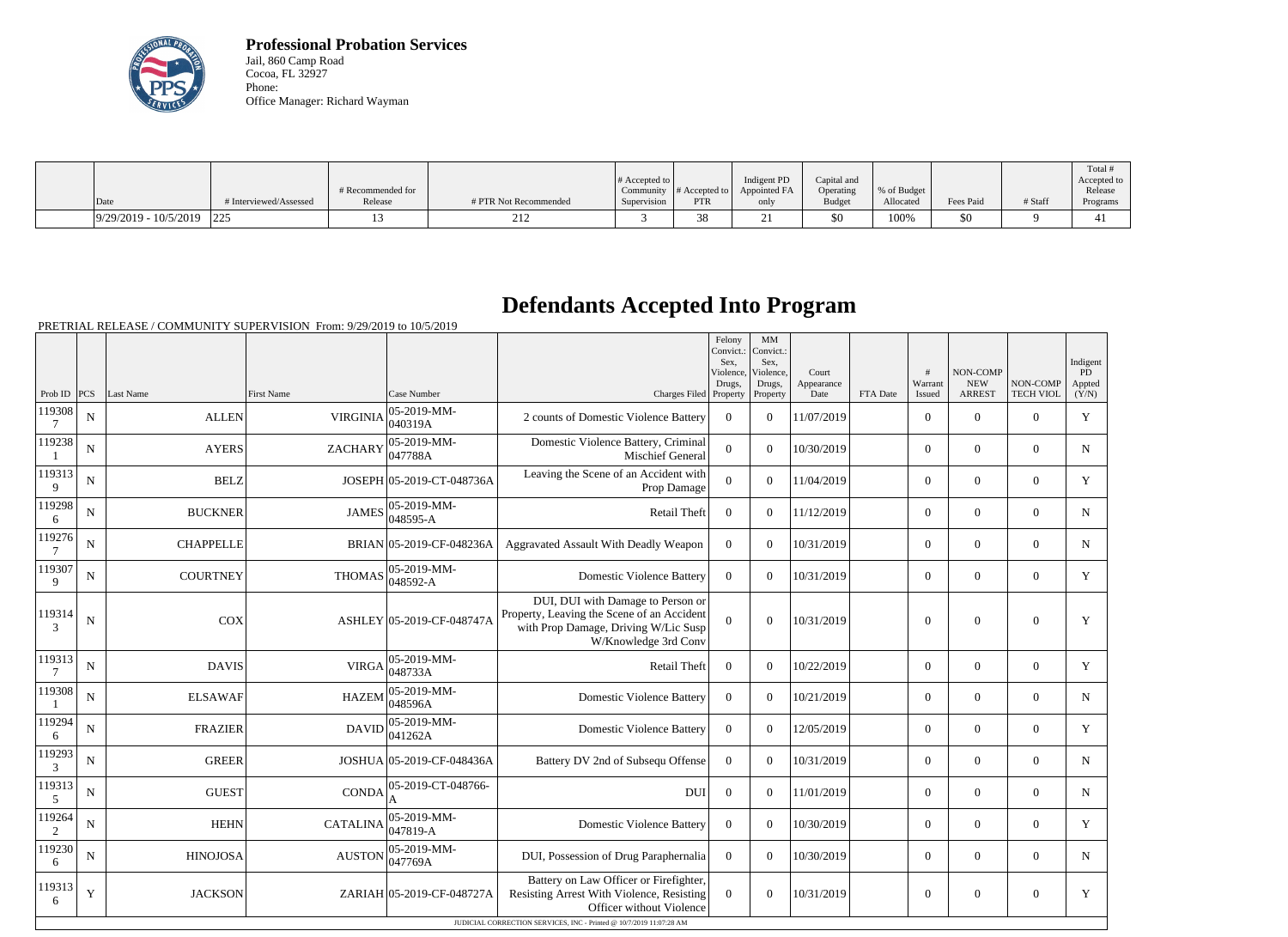## **Defendants Accepted Into Program**

PRETRIAL RELEASE / COMMUNITY SUPERVISION From: 9/29/2019 to 10/5/2019

|                          |             |                   |                   |                                             |                                                                                                                    | Felony<br>Convict.:<br>Sex. | MM<br>Convict.:<br>Sex,         |                             |          |                   |                                         |                              | Indigent                     |
|--------------------------|-------------|-------------------|-------------------|---------------------------------------------|--------------------------------------------------------------------------------------------------------------------|-----------------------------|---------------------------------|-----------------------------|----------|-------------------|-----------------------------------------|------------------------------|------------------------------|
| Prob ID                  | <b>PCS</b>  | Last Name         | <b>First Name</b> | Case Number                                 | Charges Filed Property                                                                                             | Violence,<br>Drugs,         | Violence,<br>Drugs,<br>Property | Court<br>Appearance<br>Date | FTA Date | Warrant<br>Issued | NON-COMP<br><b>NEW</b><br><b>ARREST</b> | NON-COMP<br><b>TECH VIOL</b> | <b>PD</b><br>Appted<br>(Y/N) |
| 119310                   | ${\bf N}$   | <b>JAMES</b>      | <b>CHELSEA</b>    | 05-2019-MM-<br>042102A                      | Domestic Violence Battery, Criminal<br>Mischief General                                                            | $\overline{0}$              | $\overline{0}$                  | 11/04/2019                  |          | $\overline{0}$    | $\overline{0}$                          | $\Omega$                     | $\mathbf N$                  |
| 119231<br>6              | ${\bf N}$   | <b>JOHNSON</b>    |                   | BRITTANY 05-2019-CT-047772A                 | <b>DUI</b>                                                                                                         | $\overline{0}$              | $\overline{0}$                  | 10/25/2019                  |          | $\overline{0}$    | $\overline{0}$                          | $\overline{0}$               | N                            |
| 119238<br>$\overline{4}$ | ${\bf N}$   | <b>LEWIS</b>      | <b>RICARDO</b>    | 05-2019-MM-<br>$047797 - A$                 | <b>Domestic Violence Battery</b>                                                                                   | $\overline{0}$              | $\theta$                        | 10/30/2019                  |          | $\overline{0}$    | $\overline{0}$                          | $\theta$                     | Y                            |
| 119279                   | ${\bf N}$   | <b>LONGBONS</b>   | <b>JOSEPH</b>     | 05-2019-MM-<br>048240A                      | <b>Battery</b>                                                                                                     | $\overline{0}$              | $\overline{0}$                  | 11/06/2019                  |          | $\boldsymbol{0}$  | $\overline{0}$                          | $\overline{0}$               | Y                            |
| 119307<br>$\theta$       | $\mathbf N$ | <b>LUPIS</b>      | <b>DEVIN</b>      | 05-2019-CT-048644-                          | <b>DUI</b>                                                                                                         | $\overline{0}$              | $\Omega$                        | 11/04/2019                  |          | $\overline{0}$    | $\Omega$                                | $\theta$                     | N                            |
| 119313<br>8              | ${\bf N}$   | <b>LYDA</b>       | <b>ZACHARY</b>    | 05-2019-MM-<br>048735A                      | Resisting Officer without Violence                                                                                 | $\overline{0}$              | $\overline{0}$                  | 10/22/2019                  |          | $\overline{0}$    | $\theta$                                | $\overline{0}$               | Y                            |
| 119264<br>5              | ${\bf N}$   | <b>MATEO</b>      | <b>CARMEN</b>     | 05-2019-CF-048013-                          | Felony Child Abuse                                                                                                 | $\overline{0}$              | $\theta$                        | 10/29/2019                  |          | $\boldsymbol{0}$  | $\overline{0}$                          | $\theta$                     | N                            |
| 119314                   | $\mathbf Y$ | <b>MATHIS</b>     | <b>DELORES</b>    | 05-2019-CF-04743A,<br>05-2019-CF048743A     | <b>Aggravated Battery Domestic Violence</b><br><b>Domestic Violence Battery</b>                                    | $\overline{0}$              | $\overline{0}$                  | 10/31/2019                  |          | $\boldsymbol{0}$  | $\theta$                                | $\overline{0}$               | Y                            |
| 119295<br>2              | ${\bf N}$   | <b>MCCARTHY</b>   | <b>TIMOTHY</b>    | 05-2019-CT-048629-<br>A                     | <b>DUI</b>                                                                                                         | $\overline{0}$              | $\theta$                        | 11/04/2019                  |          | $\overline{0}$    | $\Omega$                                | $\Omega$                     | N                            |
| 119277<br>$\mathfrak{D}$ | ${\bf N}$   | <b>MILLER</b>     |                   | ANTHONY 05-2019-CF-048233A                  | No Vehicle Registration, Driving While<br>License Suspended Revoked Cancel<br>w/Knowledge                          | $\overline{0}$              | $\theta$                        | 11/01/2019                  |          | $\boldsymbol{0}$  | $\theta$                                | $\theta$                     | Y                            |
| 119314                   | Y           | <b>MOORE</b>      |                   | MICHAEL 05-2019-CF-048745A                  | Grand Theft of Firearm                                                                                             | $\overline{0}$              | $\theta$                        | 10/31/2019                  |          | $\boldsymbol{0}$  | $\overline{0}$                          | $\overline{0}$               | $\mathbf Y$                  |
| 119314                   | N           | <b>OHARROW</b>    |                   | AMANDA 05-2019-CF-048724A                   | Introduction of Contraband into Detention<br>Facility, Poss Drug w/o Valid RX,<br>Possession of Drug Paraphernalia | $\theta$                    | $\theta$                        | 11/21/2019                  |          | $\overline{0}$    | $\theta$                                | $\theta$                     | Y                            |
| 119308<br>8              | $\mathbf N$ | <b>PANGELINAN</b> |                   | JASMINE 05-2019-CF-048618A                  | Felony Child Abuse, Child Abuse Without<br>Great Bodily Harm                                                       | $\overline{0}$              | $\theta$                        | 10/31/2019                  |          | $\boldsymbol{0}$  | $\overline{0}$                          | $\overline{0}$               | Y                            |
| 119295                   | ${\bf N}$   | <b>PFERDEHIRT</b> |                   | $SHAWN$ $\Big _A^{05-2019-CT-048603-}$<br>A | <b>DUI</b>                                                                                                         | $\overline{0}$              | $\overline{0}$                  | 11/04/2019                  |          | $\boldsymbol{0}$  | $\boldsymbol{0}$                        | $\overline{0}$               | $N_{\rm}$                    |
| 119297<br>2              | ${\bf N}$   | <b>QUIJANO</b>    | <b>MARISOL</b>    | 05-2019-CT-048624-                          | <b>DUI</b>                                                                                                         | $\overline{0}$              | $\overline{0}$                  | 11/04/2019                  |          | $\boldsymbol{0}$  | $\overline{0}$                          | $\overline{0}$               | N                            |
| 119259                   | $\mathbf N$ | <b>RAHN</b>       | <b>SARAH</b>      | 05-2019-CT-048026-                          | DUI                                                                                                                | $\overline{0}$              | $\overline{0}$                  | 11/01/2019                  |          | $\overline{0}$    | $\boldsymbol{0}$                        | $\overline{0}$               | N                            |
| 119230<br>3              | $\mathbf N$ | <b>RUSSELL</b>    | <b>JOHAN</b>      | 05-2019-MM-<br>047760A                      | DUI, Possession of less than 20 grams of<br>Cannabis, 5 counts of Possession of Drug<br>Paraphernalia              | $\overline{0}$              | $\overline{0}$                  | 10/25/2019                  |          | $\boldsymbol{0}$  | $\boldsymbol{0}$                        | $\boldsymbol{0}$             | $\mathbf N$                  |
| 119238<br>5              | ${\bf N}$   | <b>SHARP</b>      | <b>ROBERT</b>     | 05-2019-MM-<br>047787-A                     | <b>Domestic Violence Battery</b>                                                                                   | $\overline{0}$              | $\overline{0}$                  | 10/21/2019                  |          | $\overline{0}$    | $\overline{0}$                          | $\overline{0}$               | Y                            |
| 119262<br>2              | N           | <b>SMITH</b>      |                   | WENDI 05-2019-CF-047816A                    | DUI, Felony Child Abuse                                                                                            | $\overline{0}$              | $\theta$                        | 10/29/2019                  |          | $\overline{0}$    | $\overline{0}$                          | $\overline{0}$               | Y                            |
| 119267                   | $\mathbf N$ | <b>SOOMEKH</b>    | <b>RUSSELL</b>    | 05-2019-CT-048261-                          | DUI                                                                                                                | $\overline{0}$              | $\overline{0}$                  | 11/01/2019                  |          | $\overline{0}$    | $\boldsymbol{0}$                        | $\overline{0}$               | N                            |
| 119234<br>5              | $\mathbf N$ | <b>STANGER</b>    | <b>JAMES</b>      | 05-2019-CT-047786-                          | <b>DUI</b>                                                                                                         | $\overline{0}$              | $\boldsymbol{0}$                | 10/30/2019                  |          | $\boldsymbol{0}$  | $\overline{0}$                          | $\overline{0}$               | N                            |
|                          |             |                   |                   |                                             | JUDICIAL CORRECTION SERVICES, INC - Printed @ 10/7/2019 11:07:28 AM                                                |                             |                                 |                             |          |                   |                                         |                              |                              |